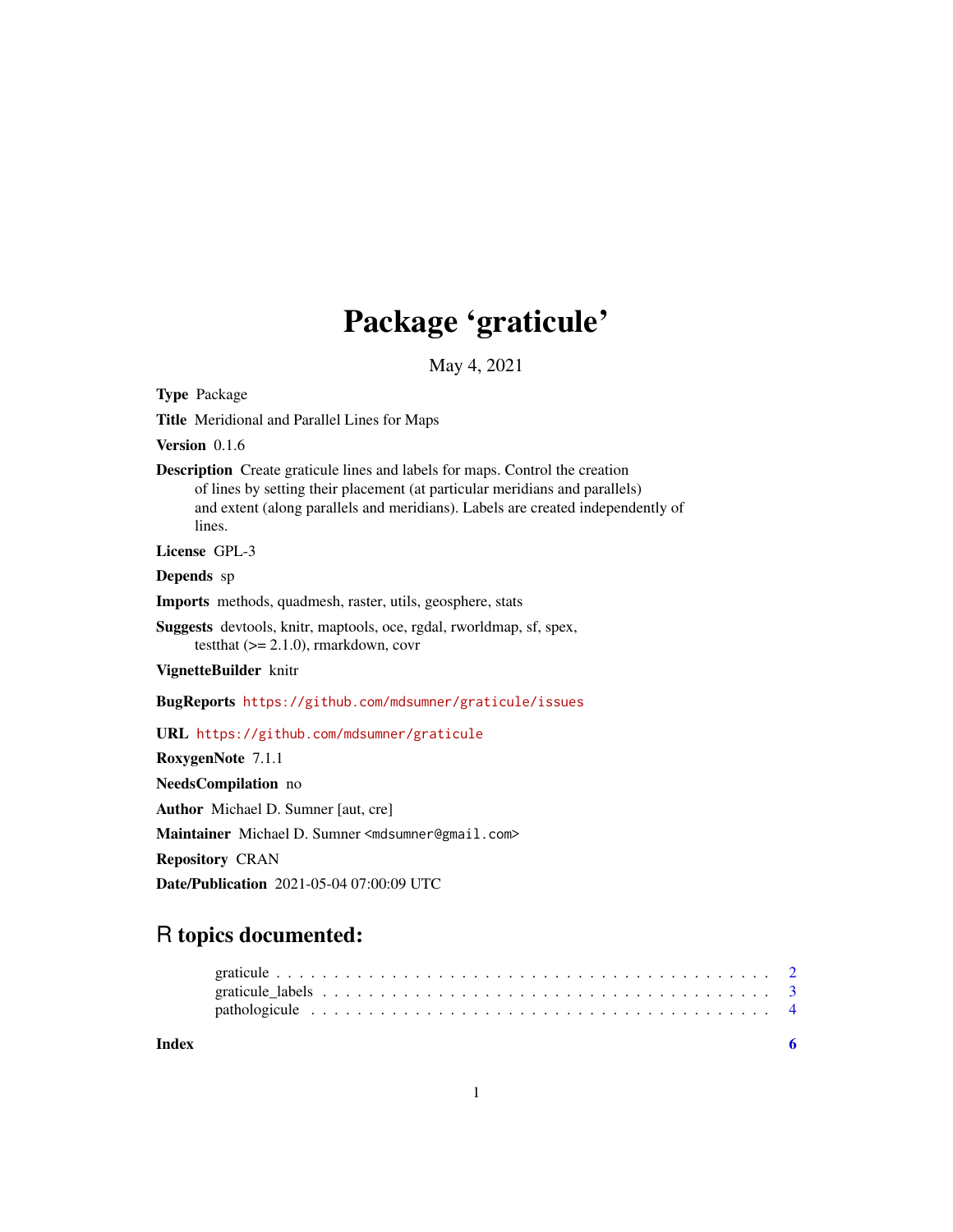<span id="page-1-1"></span><span id="page-1-0"></span>

#### Description

Specify the creation of lines along meridians by specifying their placement at particular lons (longitudes) and lats (latitudes) and their extents with xlim (extent of parallel line in longitude) and ylim (extent of meridional line in latitude).

#### Usage

```
graticule(lons, lats, nverts = 60, xlim, ylim, proj = NULL, tiles = FALSE)
```
#### Arguments

| lons   | longitudes for meridional lines              |
|--------|----------------------------------------------|
| lats   | latitudes for parallel lines                 |
| nverts | number of discrete vertices for each segment |
| xlim   | maximum range of parallel lines              |
| ylim   | maximum range of meridional lines            |
| proj   | optional proj.4 string for output object     |
| tiles  | if TRUE return polygons as output            |

#### Details

Provide a valid PROJ.4 string to return the graticule lines in this projection. If this is not specified the graticule lines are returned in their original longlat / WGS84. All segments are discretized as \_rhumb\_lines\_ at 'getOption("graticule.mindist")' metres, which defaults to '5e4'. The arguments xlim, ylim and nverts are ignored if tiles is TRUE.

#### Examples

```
## Not run:
library(rgdal)
x \le - as.matrix(expand.grid(x = \text{seq}(100, 240, \text{ by } = 15), y = \text{seq}(-85, -30, \text{ by } = 15)))
prj <- "+proj=laea +lon_0=180 +lat_0=-70 +ellps=WGS84"
px <- project(x, prj)
g \leftarrow graticule(unique(x[,1]), unique(x[,2]))
pg <- spTransform(g, CRS(prj))
plot(px, type = "n")plot(pg, add = TRUE)
g2 \leq - graticule(unique(x[,1]), unique(x[,2]), ylim = c(-90, 0), xlim = c(110, 250))
pg2 <- spTransform(g2, CRS(prj))
plot(px, type = "n")plot(pg2, add = TRUE)
```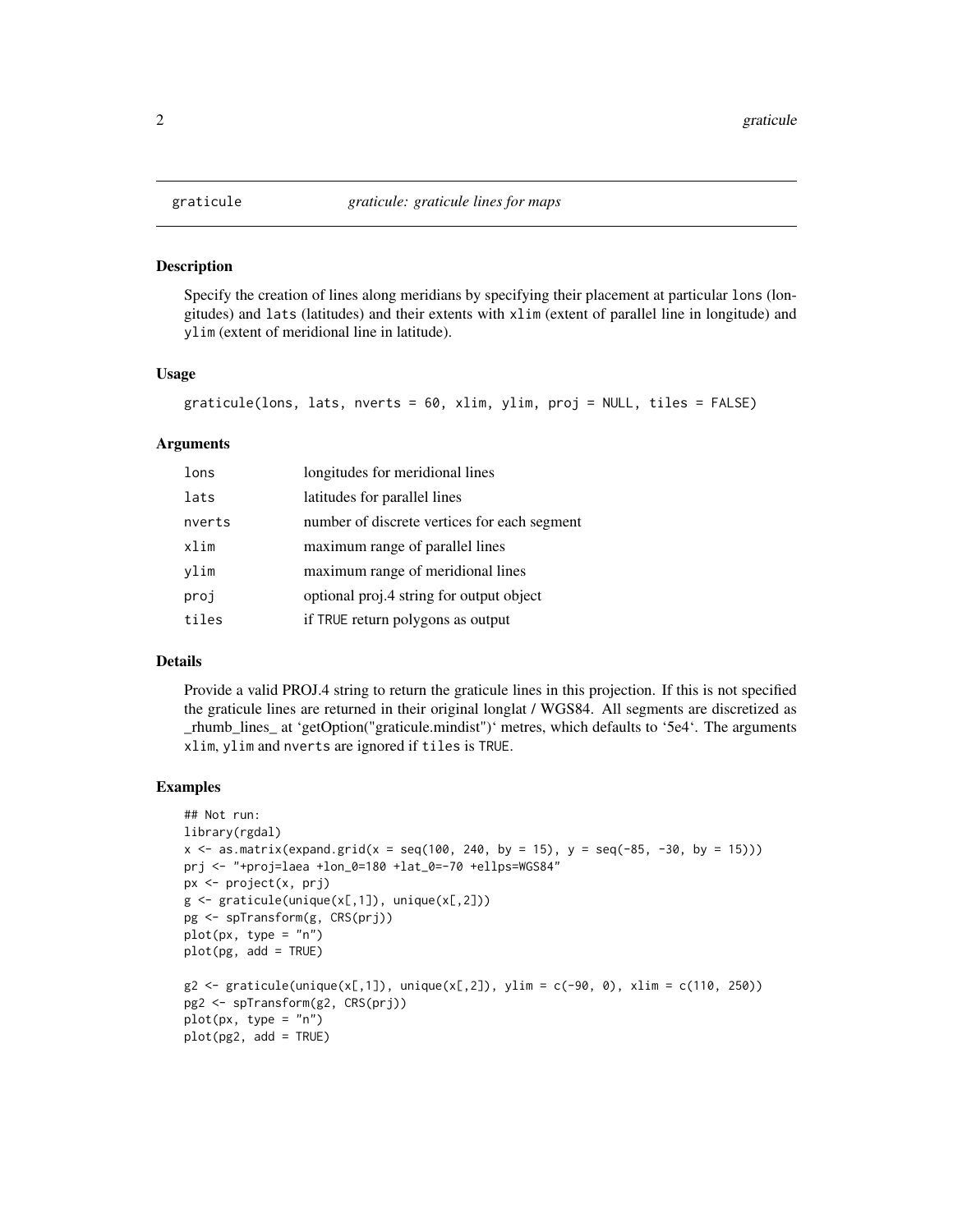#### <span id="page-2-0"></span>graticule\_labels 3

```
prj <- "+proj=laea +lon_0=0 +lat_0=-90 +ellps=WGS84"
xx \leftarrow c(-120, -100, -80, -60, -40); yy \leftarrow c(-65, -55, -45)g3 \le graticule(xx, yy, ylim = c(-70, -30), proj = prj)
g3labs \le- graticule_labels(xx, c(-65, -45), xline = -85, yline = -30, proj = prj)
plot(g3)
text(g3labs, lab = parse(text = g3labs$lab))
## polygonal graticule on Orthographic projection
xx <- seq(-90, 90, length = 10) + 147
yy <- seq(-90, 90, length = 5)
 g <- graticule(xx, yy, proj = "+proj=ortho +lon_0=147 +ellps=WGS84", tiles = TRUE)
 plot(g, col = c("black", "grey"))
 library(maptools)
 data(wrld_simpl)
 w <- spTransform(subset(wrld_simpl, NAME == "Australia"), CRS(proj4string(g)))
 plot(w, add = TRUE, border = "dodgerblue")
## End(Not run)
```
graticule\_labels *Create graticule labels.*

#### Description

Returns a set of points with labels, for plotting in conjuction with [graticule](#page-1-1).

#### Usage

graticule\_labels(lons, lats, xline, yline, proj = NULL)

#### Arguments

| lons  | longitudes for meridional labels            |
|-------|---------------------------------------------|
| lats  | latitudes for parallel labels               |
| xline | meridian/s for placement of parallel labels |
| vline | parallel/s for placement of meridian labels |
| proj  | optional proj.4 string for output object    |

#### Details

SpatialPoints are returned in the projection of proj if given, or longlat / WGS84.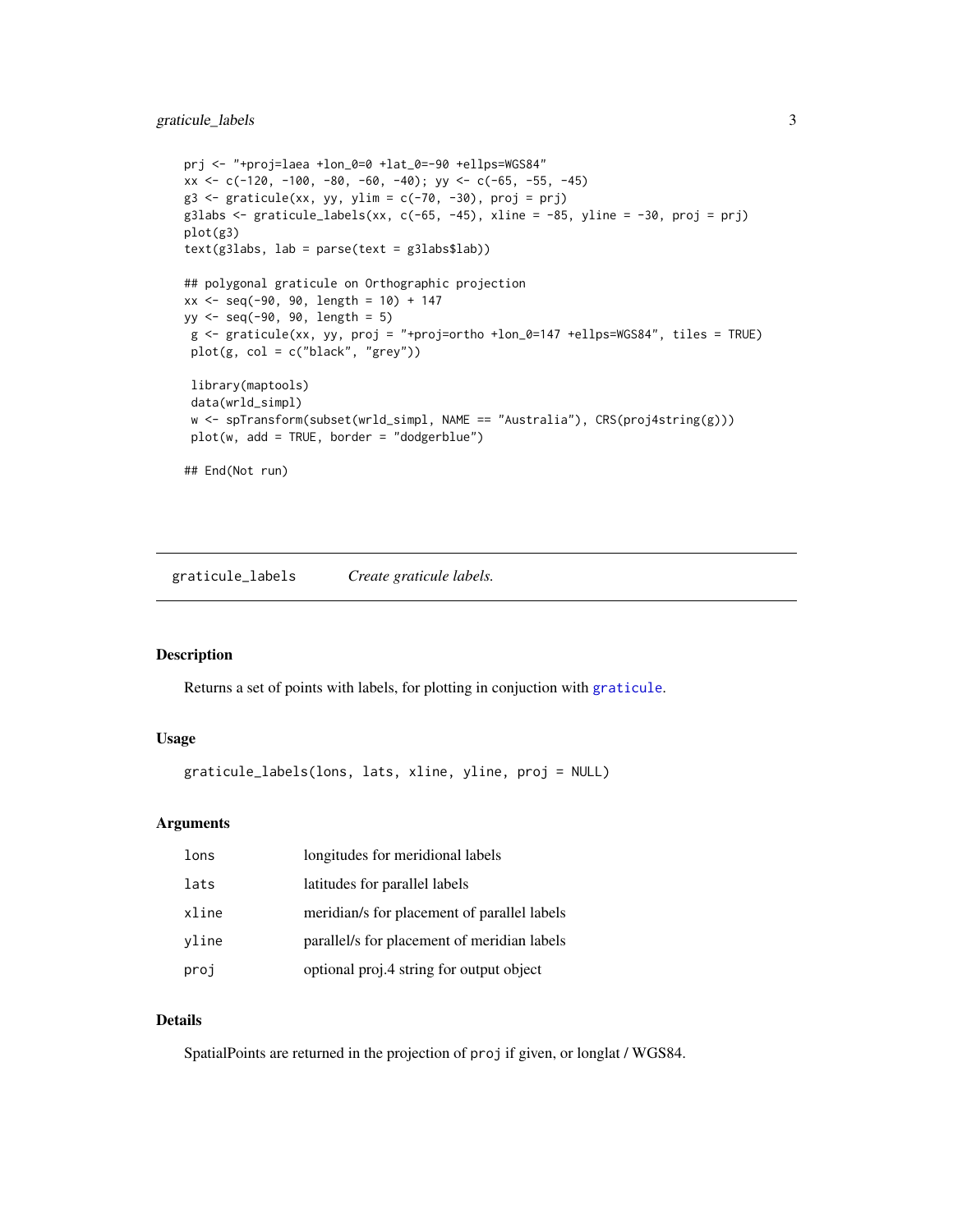#### Examples

```
xx <- c(100, 120, 160, 180)
yy <- c(-80,-70,-60, -50,-45, -30)
prj <- "+proj=lcc +lon_0=150 +lat_0=-80 +lat_1=-85 +lat_2=-75 +ellps=WGS84"
plot(graticule(lons = xx, lats = yy, proj = prj))
labs <- graticule_labels(lons = xx, lats = yy, xline = 100, yline = -80, proj = prj)
op <- par(xpd = NA)
text(labs, lab = parse(text = labs$lab), pos = c(2, 1)[labs$islon + 1], adj = 1.2)
par(op)
```
pathologicule *Create a mesh of evenly spaced lines in another projection.*

#### Description

Create a mesh of evenly spaced lines in another projection.

#### Usage

pathologicule(x, proj)

#### Arguments

|      | object to build line mesh for |
|------|-------------------------------|
| proj | the other projection          |

#### Value

spatial object

#### Examples

```
## Not run:
library(maptools)
data(wrld_simpl)
library(raster)
w <- subset(wrld_simpl, NAME == "Australia")
plot(w)
laea <- pathologicule(w, "+proj=laea +lon_0=147 +lat_0=-42 +ellps=WGS84")
stere <- pathologicule(w, "+proj=stere +lon_0=147 +lat_0=-42 +ellps=WGS84")
plot(laea, add = TRUE, col = "dodgerblue")
plot(stere, add = TRUE, col = "firebrick")
stere <- "+proj=stere +lat_0=-90 +ellps=WGS84"
p <- spTransform(subset(wrld_simpl, coordinates(wrld_simpl)[,2] < -20), stere)
plot(extent(p) + 1e6, asp = 1, type = "n"); plot(p, add = TRUE)laea <- pathologicule(p, "+proj=laea +lon_0=147 +lat_0=-72 +ellps=WGS84")
stere <- pathologicule(p, "+proj=stere +lon_0=147 +lat_0=-42 +ellps=WGS84")
```

```
plot(laea, add = TRUE, col = "dodgerblue")
```
<span id="page-3-0"></span>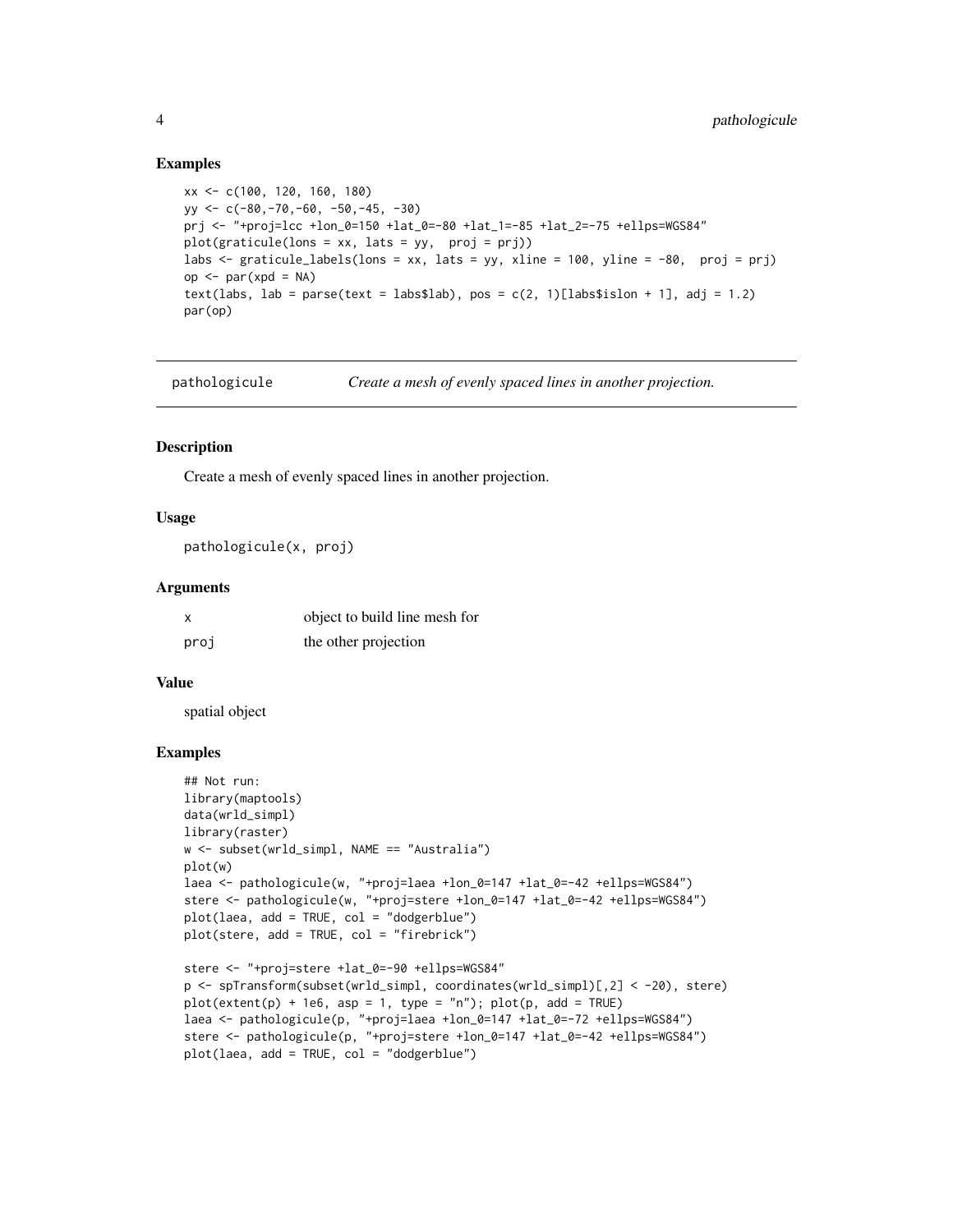### pathologicule 5

plot(stere, add = TRUE, col = "firebrick") ## End(Not run)